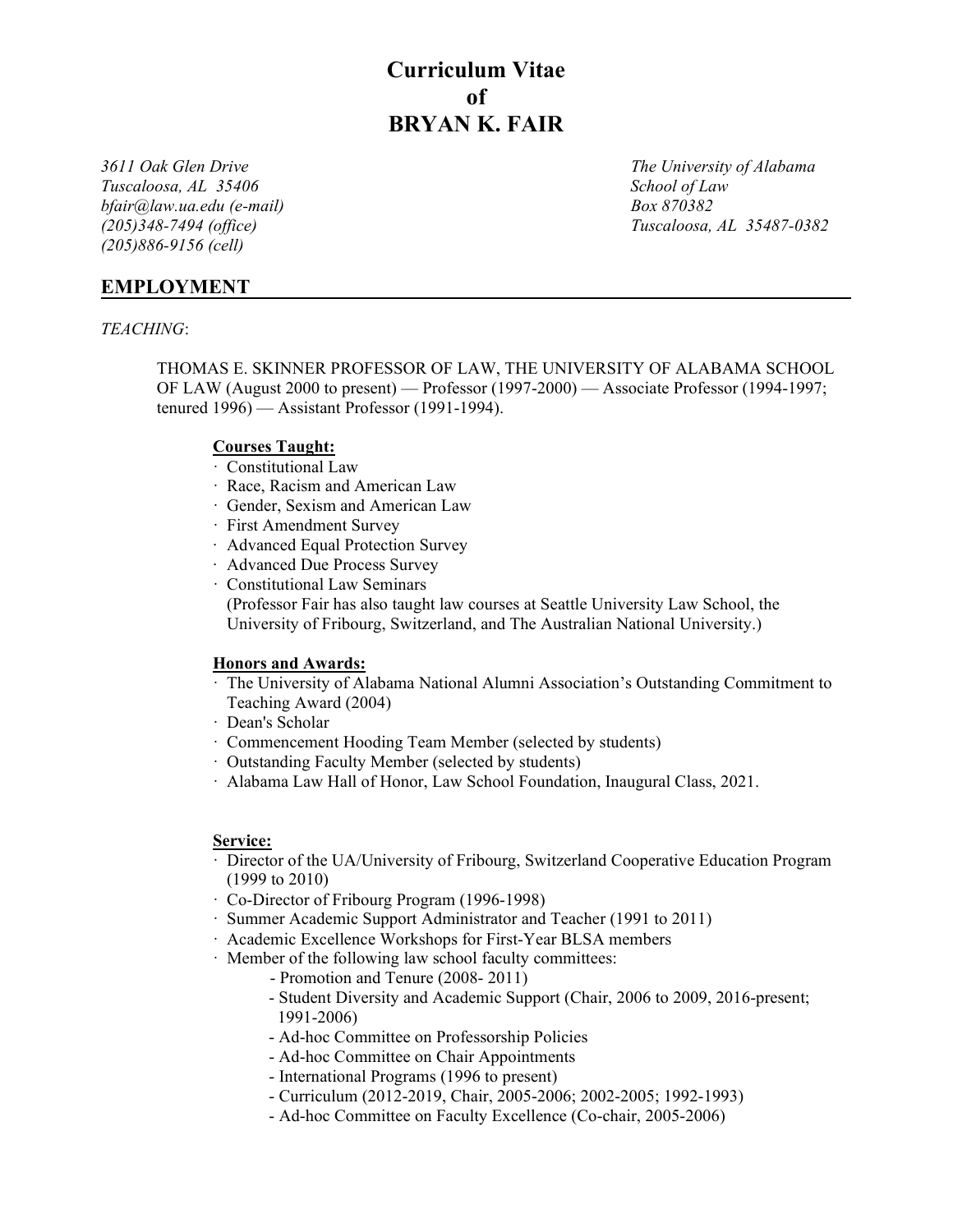- Faculty Development (Chair, 2001-2005)
- Legal Writing Lecturers Search (2002-2004)
- Readmissions (Chair, 2001-2002; 1992-1997)
- Clinical Program Director Search (Chair, 2000-2001)
- Dean's Leadership Evaluation (1999)
- Admissions (1997-1999)
- Self-Study (Chair, 1997-1998)
- Faculty Appointments (2012 to present, 2008-2010, 1993-97)
- Ad-hoc Faculty Support Committee
- Dean's Search (1993-1994).

## LECTURER IN LAW, UCLA SCHOOL OF LAW (1987-1991).

- · Co-Director of Academic Support Program
- · Legal Research and Writing Instructor
- · Admissions Consultant

### *ADMINISTRATION*:

DIRECTOR OF INTERNATIONAL PROGRAMS (2010-2012, 2014, 2015-2016).

ASSOCIATE DEAN FOR SPECIAL PROGRAMS, THE UNIVERSITY OF ALABAMA SCHOOL OF LAW (2008-2010) — Worked with Dean on various Law School projects, especially international initiatives and diversity programs. Supervised faculty support staff and program assistants. Served as liaison for Dean on most Law School committees.

DIRECTOR OF INTERNATIONAL AND DIVERSITY PROGRAMS, THE UNIVERSITY OF ALABAMA SCHOOL OF LAW (2007- 2008) — Supervised the primary international and diversity programs, including the Swiss Exchange Program with The University of Fribourg, the Australian Exchange Program with the Australian National University, the International LL.M. programs, as well as working with student groups to promote diversity programs and a healthy environment for all students.

ASSISTANT VICE PRESIDENT FOR UNDERGRADUATE STUDIES, OFFICE FOR ACADEMIC AFFAIRS, THE UNIVERSITY OF ALABAMA (1994-1997) — Worked as assistant to the Provost/Vice President for Academic Affairs on campus-wide academic policy matters. (Two years with Dr. James G. Taaffe and one year with Dr. Nancy S. Barrett.)

### **Service:**

· Member of the following university committees and task forces:

- Faculty Liaison to Mediation Committee (2021-2022)
- Program Review Committee, Department of History (Chair, 2003-2004)
- Housing Diversity Task Force (2001)
- Intercollegiate Athletics Committee (1995-1998)
- Residency Reclassification Appeals Committee (Chair, 1994-1997)
- Council of Assistant and Associate Deans (Chair, 1994-1997)
- Affirmative Action Hiring Procedures Task Force (Chair, 1996-1997)
- Undergraduate Advising Task Force (Chair, 1996-1997)
- Teaching and Learning Committee (1995-1997)
- Women's Studies (1993-1996)
- Minority Initiatives Task Force (Co-Chair, 1996)
- Faculty Handbook Revision Committee (1994-1995)
- Admissions and Retention (Chair, 1993-1994; 1992-1994)
- Drug and Alcohol Task Force (1993-1994).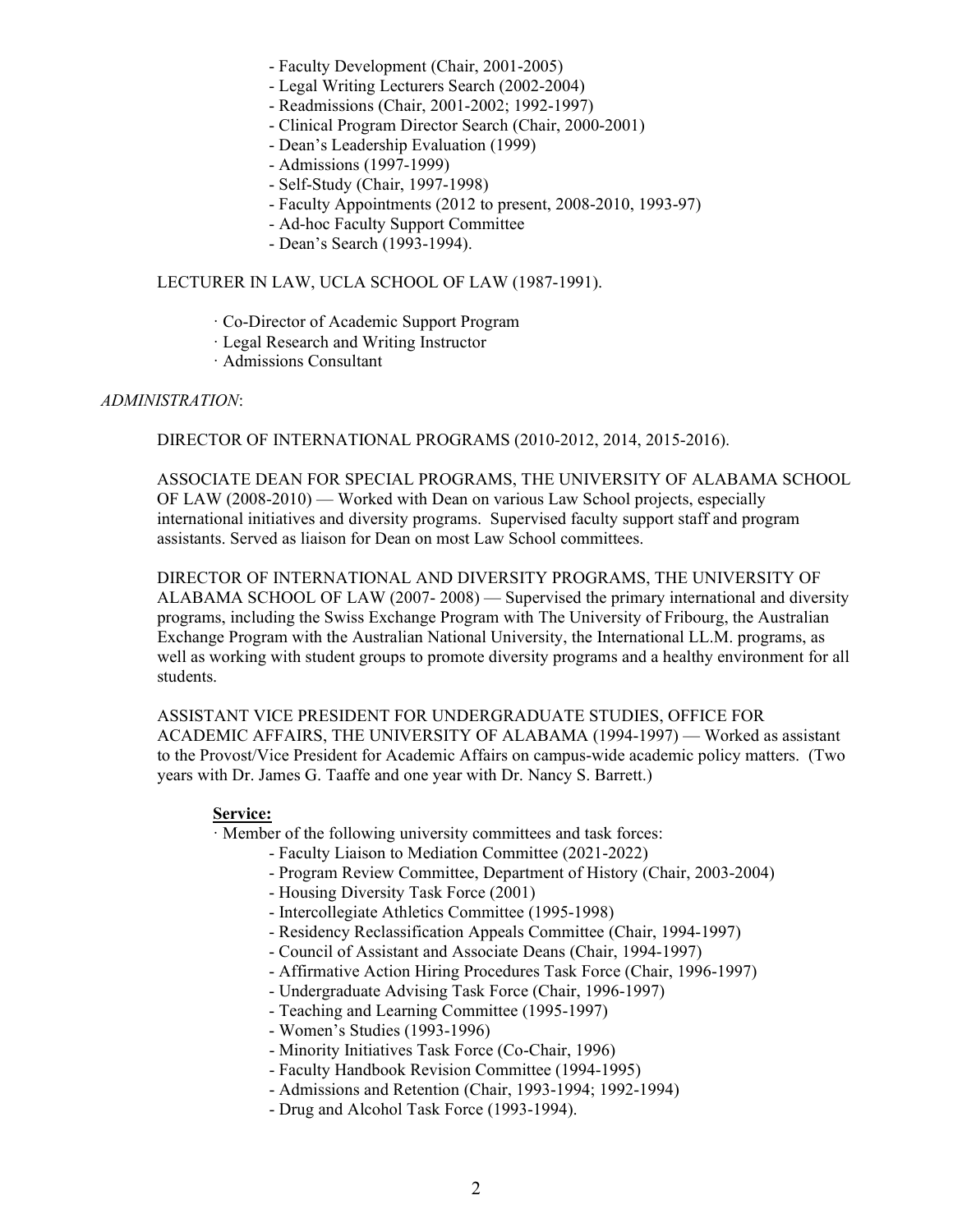· Member of the following University search committees:

- Provost Search Committee (2013), (2019)
- Associate Provost for Global Outreach and International Education (2012)
- Dean, School of Social Work (1999)
- Director, McNair Program in Center for Teaching and Learning (1999)
- Vice President for Institutional Advancement (1996)
- Athletic Director (1996)
- Director, University Museums (1996)
- Dean, College of Communication (1995).

### *LAW PRACTICE*:

ASSOCIATE, BRYAN, CAVE, McPHEETERS & McROBERTS, LOS ANGELES, CALIFORNIA (1985-1987).

## **EDUCATION**

UNIVERSITY OF CALIFORNIA, LOS ANGELES SCHOOL OF LAW, J.D., 1985. Admitted to practice in California (inactive status).

DUKE UNIVERSITY, B.A., 1982.

Special Award: WASHINGTON COLLEGE, Honorary Doctor of Laws, 2019.

## **PUBLICATIONS**

## **Book:**

BRYAN K. FAIR, NOTES OF A RACIAL CASTE BABY: COLOR BLINDNESS AND THE END OF AFFIRMATIVE ACTION (NYU Press, 1997). (Received an Honorable Mention from The Gustavus Myers Center for the Study of Bigotry and Human Rights in North America for Books Published in 1997). (Paperback edition published in 1998.)

## **Casebook:**

WEAVER ET AL., CONSTITUTIONAL LAW, 4<sup>th</sup> ed. (Aspen Wolters-Kluwer, 2017) (coauthor). WEAVER ET AL., CONSTITUTIONAL LAW, 3<sup>rd</sup> ed. (Aspen Wolters-Kluwer, 2013) (coauthor). WEAVER ET AL., CONSTITUTIONAL LAW, 2nd ed. (Aspen Wolters-Kluwer, 2011) (coauthor).

### **Book Chapters:**

Bryan K. Fair, Knowing the Suffering of Others: A Commentary on Jeannie Suk's "Laws of Trauma," KNOWING THE SUFFERING OF OTHERS: LEGAL PERSPECTIVES ON PAIN AND ITS MEANING 236-242 (Austin Sarat ed., 2014).

 Bryan K. Fair, Freedom of Speech, Equal Citizenship, and the Anticaste Principle: A Commentary on Brettschneider's Regulating Hate Speech, LEGAL RESPONSES TO RELIGIOUS PRACTICES IN THE UNITED STATES: ACCOMMODATION AND ITS LIMITS 115-122 (Austin Sarat ed., 2012).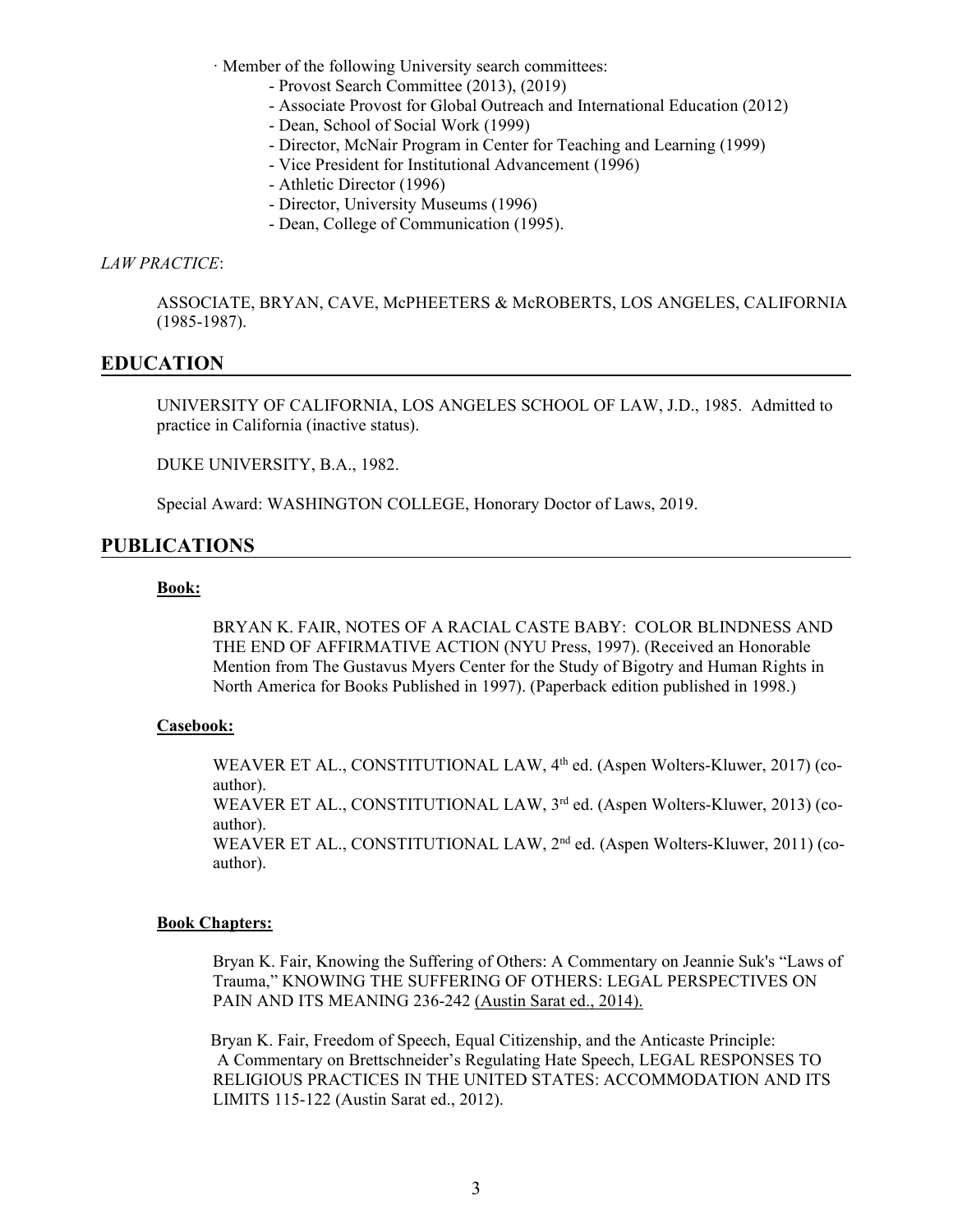Bryan K. Fair, Why Dissent Isn't Free: A Commentary on Pildes's "The Legal Academy and the Temptations of Power," DISSENTING VOICES IN AMERICAN SOCIETY: THE ROLE OF JUDGES, LAWYERS, AND CITIZENS 182-191 (Austin Sarat ed., 2011).

Bryan K. Fair, After Katrina: Laying Bare the Anatomy of American Caste in Levitt, Jeremy I. and Whitaker, HURRICANE KATRINA: AMERICA'S UNNATURAL DISASTER 35- 46 (Matthew C. ed., 2009).

#### **Articles:**

Bryan K. Fair, *Federalism by Deception: The Implied Limits on Congressional Power*, forthcoming in 62 Santa Clara Law Review (accepted Fall 2021).

Bryan K. Fair, *Still Standing in the Schoolhouse Door: Deconstructing Brown's Bias and Reconstructing Its Remedy*, 2 Indiana Journal of Law and Social Equality (2013).

Bryan K. Fair, *Change Agents: Beating Back the Dark Caste of the Law, (A Tribute to Fred Gray)*, 3 Faulkner L. Rev*.* 215 (2011-2012).

Bryan K. Fair, *Intersectionality Theory, the Anticaste Principle, and the Future of Brown, (A Tribute to Martha Morgan),* 60 Ala. L. Rev. IIII (2009).

Bryan K. Fair, *The Ultimate Association: Same-Sex Marriage and the Battle Against Jim Crow's Third Cousin*, University of Miami Law Review (2008).

Bryan K. Fair, *The Lengthening Shadow of Androcentrism*, 11 Cardozo Women's L.J. 559 (2005).

Bryan K. Fair, *Re(caste)ing Equality Theory: Will Grutter Survive Itself By 2028?* in University of Pennsylvania Symposium, "Race Jurisprudence and the Supreme Court: Where Do We Go from Here?" 7 U. Pa. J. Const. L. 721 (2005).

Bryan K. Fair, *The Darker Face of Brown: The Promise and Reality of the Decision's Anticaste Moorings Remain Unreconciled*, 88 Judicature 80 (Sept.-Oct. 2004).

Bryan K. Fair, *Taking Educational Caste Seriously: Why Grutter Will Help Very Little* 78 Tul. L. Rev. 1843 (2004).

U.W. Clemon & Bryan K. Fair, *Lawyers, Civil Disobedience, and Equality in the Twenty-First Century: Lessons From Two American Heroes*, 54 Ala. L. Rev. 961 (2003) (with The Honorable U.W. Clemon).

Bryan K. Fair, *Equality for All: The Case for a New Declaration of Rights Article of the Alabama Constitution*, 33(2) Cumb. L. Rev. 339 (2003).

U.W. Clemon & Bryan K. Fair, *Making Bricks Without Straw: The NAACP Legal Defense Fund and the Development of Civil Rights Law in Alabama 1940-1980*, 52(4) Ala. L. Rev. 1121 (2001) (with The Honorable U.W. Clemon).

Bryan K. Fair, *The Anatomy of American Caste*, 18(2) St. Louis U. Public L. Rev. 381 (1999) (published in late 2000).

Bryan K. Fair, *Been in the Storm Too Long, Without Redemption: What We Must Do Next*, 25 Southern U. L. Rev. 121 (1997) (published in late 1998).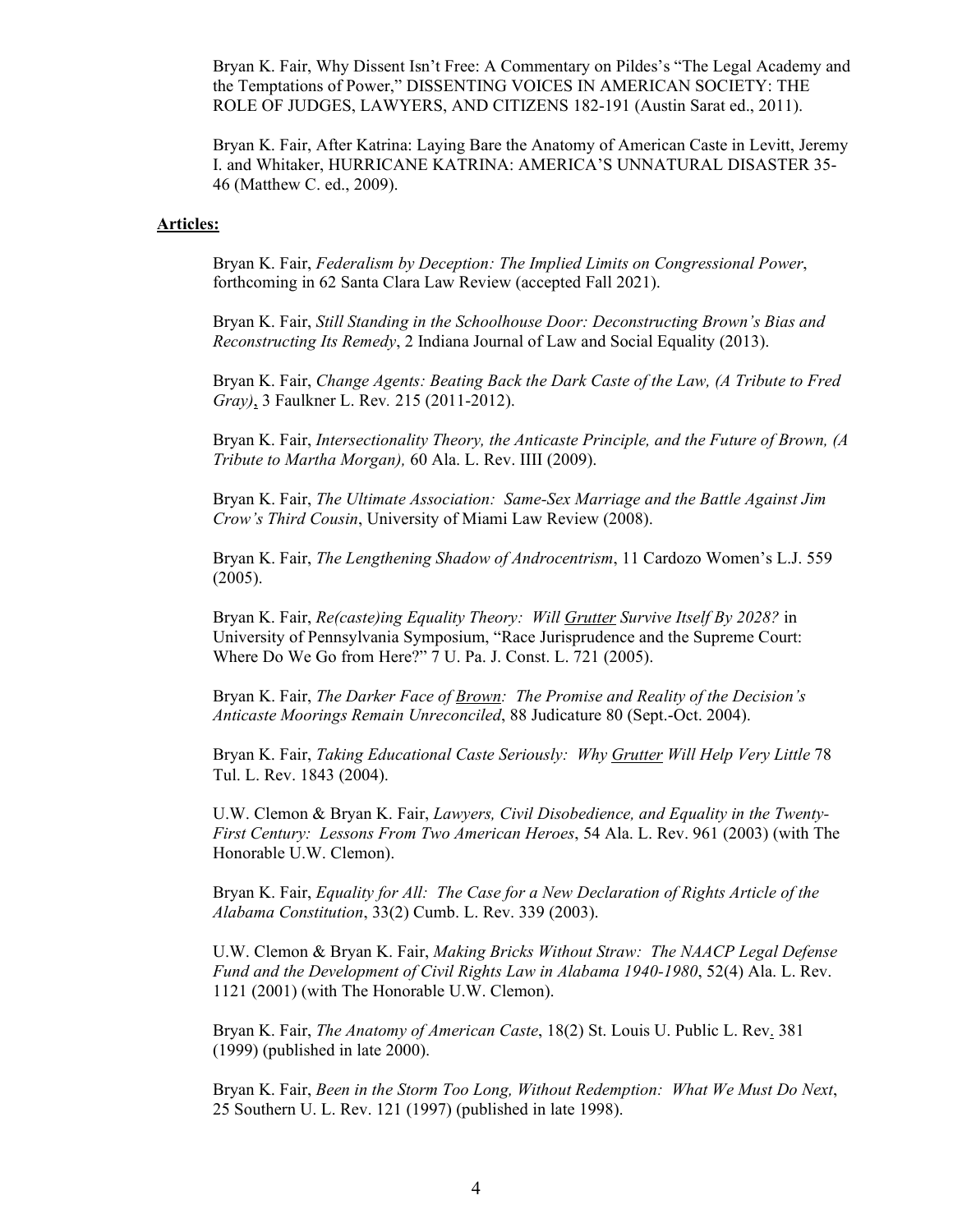Bryan K. Fair, *Using Parrots to Kill Mockingbirds: Yet Another Racial Prosecution and Wrongful Conviction in Maycomb*, 45 Ala. L. Rev. 403 (1994).

Bryan K. Fair, *Foreword: Rethinking the Colorblindness Model*, 13 National Black L.J. Nos. 1  $\&$  2 (1993) (lead article followed by a collection of edited papers written by UA Law seminar students).

#### **Book Review Essays:**

Bryan K. Fair, *The Excessive Entanglement of Politics, Law and Religion*, 26 J.L & Religion. 371 (2010-2011).

Bryan K. Fair, *The Washington Post, at C04 (Jan. 5, 2005)* (reviewing Mark S. Weiner, BLACK TRIALS: CITIZENSHIP FROM THE BEGINNINGS OF SLAVERY TO THE END OF CASTE (2004).

Bryan K. Fair, *Part II. America's Equality Promise: Where Do We Go From Here*?, 19(1) J. of American Ethnic History (Fall 1999) (reviewing Stephan and Abigail Thernstrom, AMERICA IN BLACK AND WHITE: ONE NATION, INDIVISIBLE (1997).

Bryan K. Fair, *Part I. America's Equality Promise: Can You Tell Me Where It's Gone?,* 18(4) J. of American Ethnic History 167-175 (Summer 1999) (reviewing CIVIL RIGHTS AND SOCIAL WRONGS: BLACK-WHITE RELATIONS SINCE WORLD WAR II (John Higham ed., 1997).

Bryan K. Fair, *A Constitutional Law Casebook for the 21st Century: A Critical Essay on Cohen and Varat*, 21 Seattle U. L. Rev. 859 (1998) (reviewing William Cohen and Jonathan D. Varat, CONSTITUTIONAL LAW: CASES AND MATERIALS (10th ed., 1997).

Bryan K. Fair, *The Acontextual Illusion of a Color-Blind Constitution*, 28 U. San Francisco L. Rev. 343 (1994) (reviewing Andrew Kull, THE COLOR-BLIND CONSTITUTION (1992).

Bryan K. Fair, *How Far We Have to Go*, 10 National Black L.J. 318 (1988) (reviewing Derrick Bell, AND WE ARE NOT SAVED: THE ELUSIVE QUEST FOR RACIAL JUSTICE (1987).

### **On-Line Essay:**

Bryan K. Fair, *Teaching Tolerance and Seeking Justice in a World of Disadvantage*, published at http://www.demosproject.net/2172-2/.

Bryan K. Fair, *Preparing for a Career in Law in the 21st Century*, online manuscript for minority law school candidates, last revised in 2021.

#### **In progress**:

Bryan K. Fair, *Healing a Broken Nation: Reconstructing Constitutional Equality and Remedying American Caste*.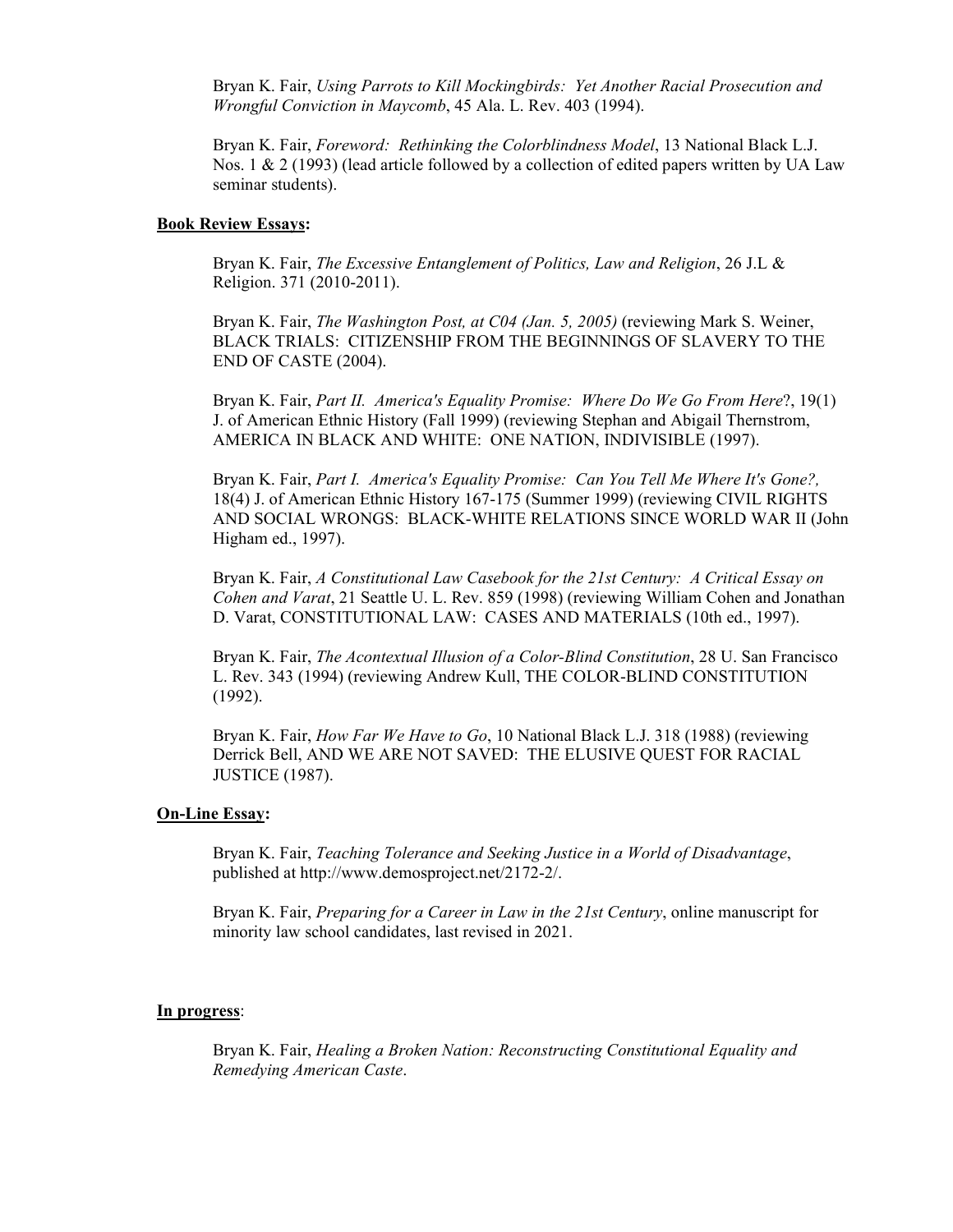The Right to Shoot: Rethinking Due Process Rights of Unarmed Victims of Police Shootings.

The New Jim Crow of Voter Suppression.

# **PROFESSIONAL SERVICE**

- · Chair, ABA/AALS Site Evaluation Team, Barry University School of Law (2014)
- · Chair, ABA/AALS Site Evaluation Team, The University of Wyoming School of Law (2013)
- · Chair, AALS Committee on Recruitment and Retention of Minority Law Teachers and Students (2014-16)
- · Reporter, ABA/AALS Site Evaluation Team, Seattle University (2013)
- · Reporter, ABA/AALS Site Evaluation Team, Belmont University (2012)
- · Reporter, ABA/AALS Site Evaluation Team, Baylor University (2011)
- · Contributor, Talking Justice Blog, NPR and the Annenberg Public Policy Center, University of Pennsylvania, *http://communities.justicetalking.org/* (2007)
- · Reporter, ABA/AALS Site Evaluation Team, University of Wisconsin Law School (2006)
- · Summarian, ABA/AALS Site Evaluation Team, University of Washington School of Law (2005)
- · Summarian, ABA/AALS Site Evaluation Team, The University of Florida, Fredric G. Levin College of Law (2004)
- · Law School Admissions Council, Minority Affairs Committee (2003-2005)
- · AALS Membership Review Committee (1999-2001)
- · Manuscript Evaluator, NYU Press, Duke University Press, Penn State Press

· Promotion and Tenure External Evaluations, Baylor University (2013), Florida Agricultural and Mechanical University (2013), Louisiana State University School of Law (2008), University of Pittsburgh School of Law (2006), Northern Illinois College of Law (2004), Cleveland State University, Marshall-Wythe School of Law (1999), University of Houston School of Law (1999), Mississippi College of Law (1999), University of Kentucky College of Law (1999), California Western School of Law (1998).

# **SPEECHES/LECTURES/CONTINUING EDUCATION PROGRAMS**

- 2020- 2021: National Black Pre-Law Conference, Mock Class, Presenter.
- October 2020 Voting Rights in Alabama and the Legacy of Dr. W. C. Patton, Alabama Humanities Foundation, Montgomery, AL.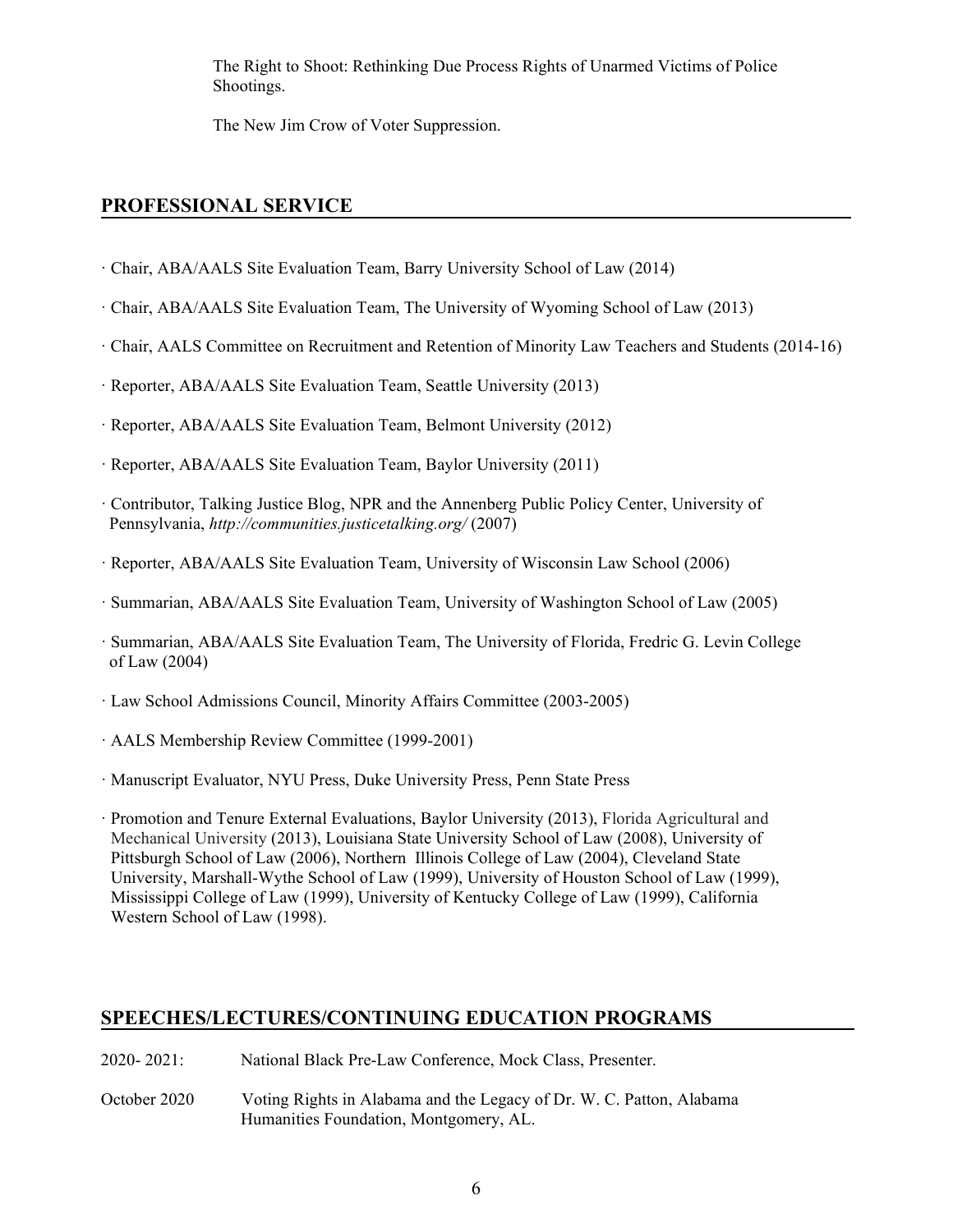| August 2020:       | Diversity, Equity, and Inclusion Speaker Series, Presenter, UT Southwestern Medical<br>Center, Dallas, TX.                                                                                |
|--------------------|-------------------------------------------------------------------------------------------------------------------------------------------------------------------------------------------|
| Summer 2020:       | Alabama State Bar, We the People and the American Constitution, Presenter.                                                                                                                |
| February 2020:     | Reflections on the American Constitution, Washburn University College of Law,<br>Wichita, KS.                                                                                             |
| February 2019:     | Inclusive Citizenship in the Age of Trump: A Call to Mission and A Declaration Against<br>Caste, Washington College Spring Convocation, Chestertown, MD.                                  |
| September 2018:    | Fostering Inclusive Citizenship: Fighting Hate and Seeking Justice in a World of<br>Disadvantage, Keynote Speaker, St. Michael's College, Colchester, VT.                                 |
| October 2018:      | Free Speech and Bias on College Campus, Association of College Unions International,                                                                                                      |
|                    | Indianapolis, IN                                                                                                                                                                          |
| October 2017:      | Free Speech on Campus- Panelist, Hamilton College, Clinton, NY.                                                                                                                           |
| January 2017:      | Law School Access and Pipeline Initiatives for Students, Panelist, AALS Annual<br>Meeting, San Francisco, CA.                                                                             |
| February 2016:     | Teaching Tolerance and Seeking Justice in a World of Disadvantage, Annual<br>Distinguished Lecture, Alabama State University, Montgomery, AL.                                             |
| September 2015:    | Fighting Hate, Teaching Tolerance, and Seeking Justice in a World of<br>Disadvantage, Annual Distinguished Lecture, Wooster College, Wooster, OH.                                         |
| February 2014:     | The Legacy of Brown at 60, Diversity Lecture Series, California Western School<br>of Law, San Diego, CA.                                                                                  |
| January 2013:      | Speaker, "Still Standing in the Schoolhouse Door, Deconstructing Brown's Bias,<br>AALS Annual Meeting, New Orleans, LA.                                                                   |
| September 2012:    | Speaker, "Interpreting Our Constitution: Celebrating 225 Years," Constitution<br>Day, Jacksonville State University, Jacksonville, AL.                                                    |
| <b>March 2012:</b> | Speaker, "Across Generations: A Conversation among Faculty of Color,"<br>Transformative Advocacy, Scholarship, and Praxis: Taking Our Pulse,<br>Cumberland School of Law, Birmingham, AL. |
| March 2012:        | Speaker, "Knowing the Suffering of Others," University of Alabama School of<br>Law, Tuscaloosa AL.                                                                                        |
| February 2012:     | Speaker, "The Dark Side of the Law," Fred Gray Civil Rights Symposium,<br>Montgomery, AL.                                                                                                 |